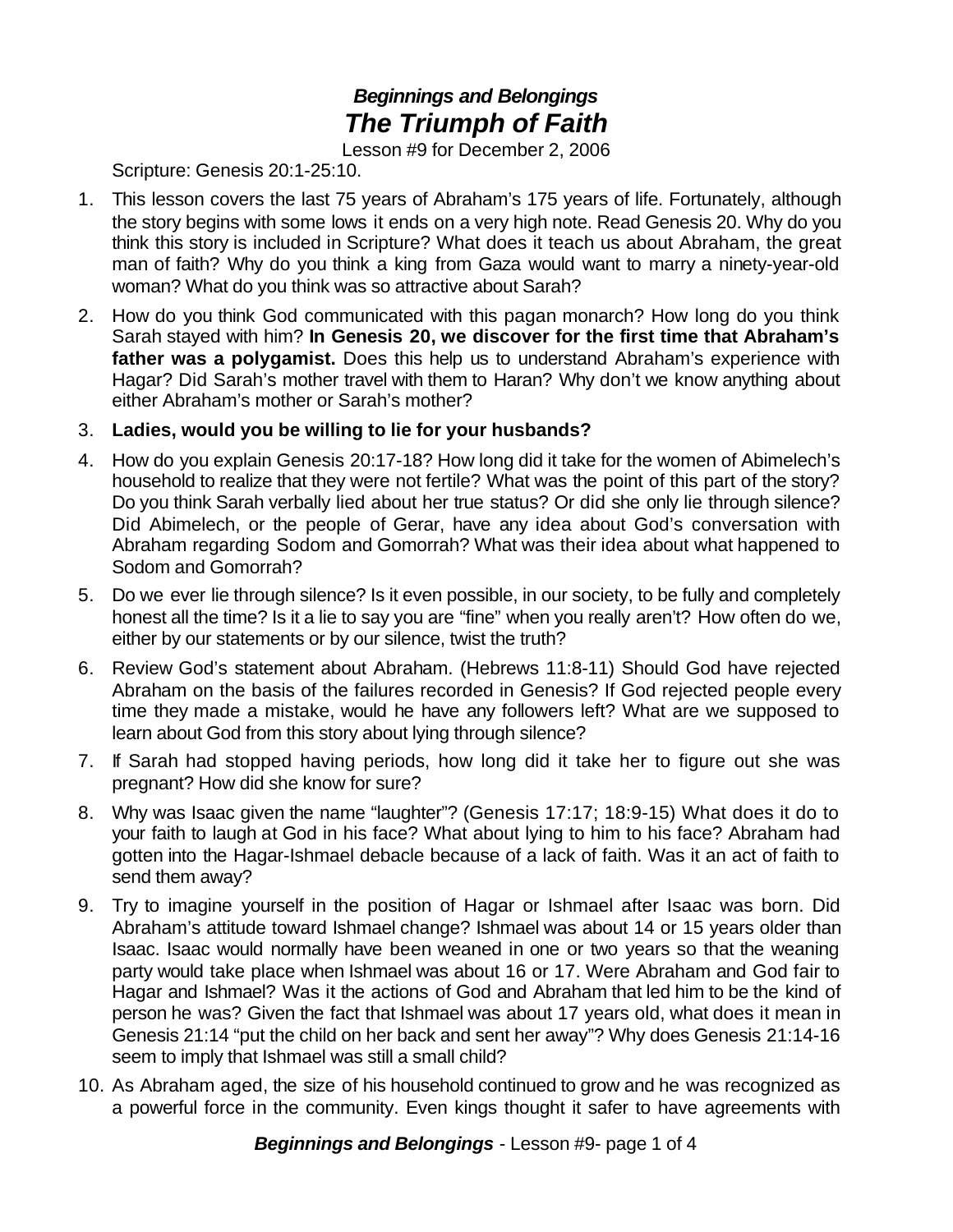him!

11. **Why would God ask Abraham to sacrifice the "son of promise"? Would this be breaking the sixth commandment?** Abraham was 120 years old and Isaac about 20 years old when this event took place.

> God had called Abraham to be the father of the faithful, and his life was to stand as an example of faith to succeeding generations. But his faith had not been perfect. He had shown distrust of God in concealing the fact that Sarah was his wife, and again inhis marriage with Hagar. **That he might reach the highest standard,God subjected him to anothertest, the closest which man was ever called to endure. In a vision of the night he was directed to repair to the land of Moriah, and there offer up his son as a burnt offering upon a mountain that should be shown him.** {PP 147.2}

12. Abraham was the owner of thousands of sheep and cattle and had hundreds of workers in his employment. After years of delay and disappointment, everything seemed to be going right for him. But God had one more test for Abraham! What evidence do we have in the scripture of Abraham's faith so far?

> In the obedience of faith, Abraham had forsaken his native country–had turned away from the graves of his fathers and the home of his kindred. He had wandered as a stranger in the land of his inheritance. He had waited long for the birth of the promised heir. At the command of God he had sent away his son Ishmael. And now, when the child so long desired was entering upon manhood, and the patriarch seemed able to discern the fruition of his hopes, a trial greater than all others was before him. {PP 148.1}

- 13. If faith is a word we use to describe a relationship with God as with a friend well-known, what was the basis for Abraham's faith? He had no Bible, no church, no pastor, and no congregation with whom to consult. Did he have frequent communication with God?
- 14. How do you think God spoke to Abraham on this occasion? Was it in a vision? Did God appear to him in person? Abraham apparently was very certain that it was God who had spoken to him. In our day Abraham would have been taken immediately to a psychiatrist. What possible reason could be important enough for God to ask such a sacrifice of Abraham? Satan was on hand and must have suggested many doubts to Abraham. If "God never asks us to believe anything for which he does not give adequate evidence...," (SC 105) what evidence did Abraham have that this was indeed God's will? How could this "son of promise" who was to be the father of kings and nations now be offered as a sacrifice? Abraham did everything he could think of to try to get some further confirmation from God, without effect!
- 15. **Ladies,whatwould youthinkif you woke up in the morning and found your husband and only son missing? What if someone hinted to you that your son had gone with his father in order to be sacrificed? What would you do?** Abraham had finally awakened Isaac but did not awaken Sarah. The two of them set off with two servants and a donkey to carry the wood. They traveled for three days to reach Mount Moriah. Every night Abraham prayed and sought God's favor through the entire night without sleeping. Finally,

As they were about to begin the journey of the third day, the patriarch,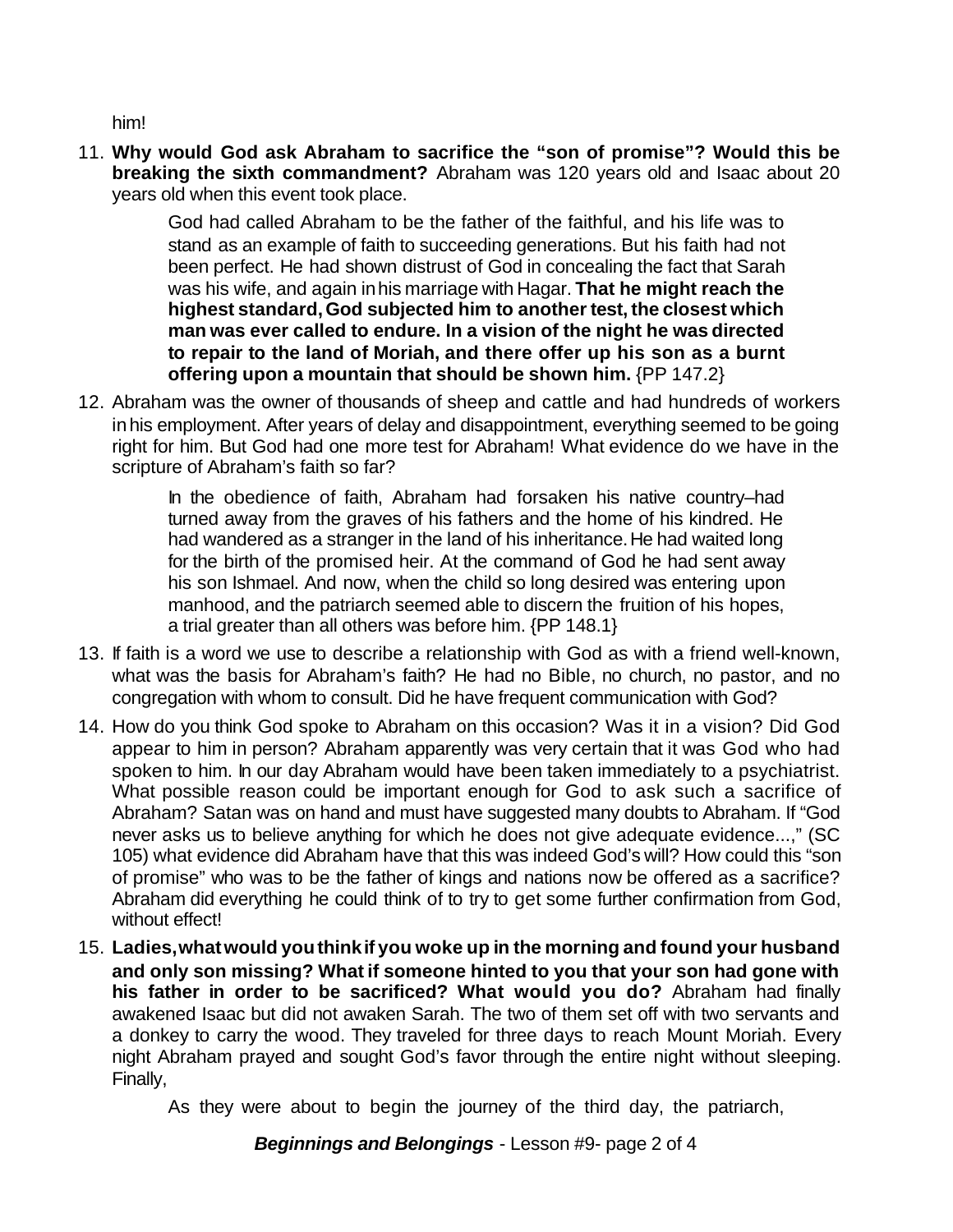looking northward, saw the promised sign, a cloud of glory hovering over Mount Moriah, and he knew that the voice which had spoken to him was from heaven. {PP 151.3}

- 16. Abraham was left clinging to the promise that Isaac was to be the "father of a great nation." It was the only consolation he had. Does this kind of experience strengthen one's faith or tend to destroy it?
- 17. **What would be an equivalent test in our day? If God asked you to give up your car, your home, your favorite dietary items, your bank account, your 401(k) in order to do some important thing for him, would you be willing?**
- 18. For those of you who have older children, try to imagine saying to your teenager or to your child who is twenty-something, that God had instructed you to sacrifice him/her on an altar! What would be his/her response? Does God ever ask us to make such sacrifices in our day? What do you think Abraham's last words to Isaac were?
- 19. Why was Isaac willing to cooperate with his aged father in this incredible experience? He could easily have escaped. Fortunately, we know the outcome. Abraham's arm was held back and Isaac did not die.

**Abraham's great act of faith stands like a pillar of light, illuminating the pathway of God's servants in all succeeding ages. Abraham did not seek to excuse himself from doing the will of God. During that three days' journeyhe had sufficient time to reason, and to doubt God, if he was disposed to doubt.** He might have reasoned that the slaying of his son would cause him to be looked upon as a murderer, a second Cain; that it would cause his teaching to be rejected and despised; and thus destroy his power to do good to his fellow men. He might have pleaded that age should excuse him from obedience. But the patriarch did not take refuge in any of these excuses. Abraham was human; his passions and attachments were like ours; but he did not stop to question how the promise could be fulfilled if Isaac should be slain. He did not stay to reason with his aching heart. He knew that God is just and righteous in all His requirements, and he obeyed the command to the very letter. {PP 153.3}

**It was to impress Abraham's mind with the reality of the gospel, as well as to test his faith, that God commanded him to slay his son. The agony which he endured during the dark days of that fearful trial was permitted that he might understand from his own experience something of the greatness of the sacrifice made by the infinite God for man's redemption.** No other test could have caused Abraham such torture of soul as did the offering of his son. God gave His Son to a death of agony and shame. The angels who witnessed the humiliation and soul anguish of the Son of God were not permitted to interpose, as in the case of Isaac. There was no voice to cry, "It is enough." To save the fallen race, the King of glory yielded up His life. What stronger proof can be given of the infinite compassion and love of God? "He that spared not His own Son, but delivered Him up for us all, how shall He not with Him also freely give us all things?" Romans 8:32. {PP 154.2}

**The sacrifice required of Abraham was not alone for his own good, nor solely for the benefit of succeeding generations; but it was also for the instruction of the sinless intelligences of heaven and of other worlds.** The field of the controversy between Christ and Satan–the field on which the plan of redemption is wrought out–is the lesson book of the universe. **Because Abraham had [155]**

*Beginnings and Belongings* - Lesson #9- page 3 of 4